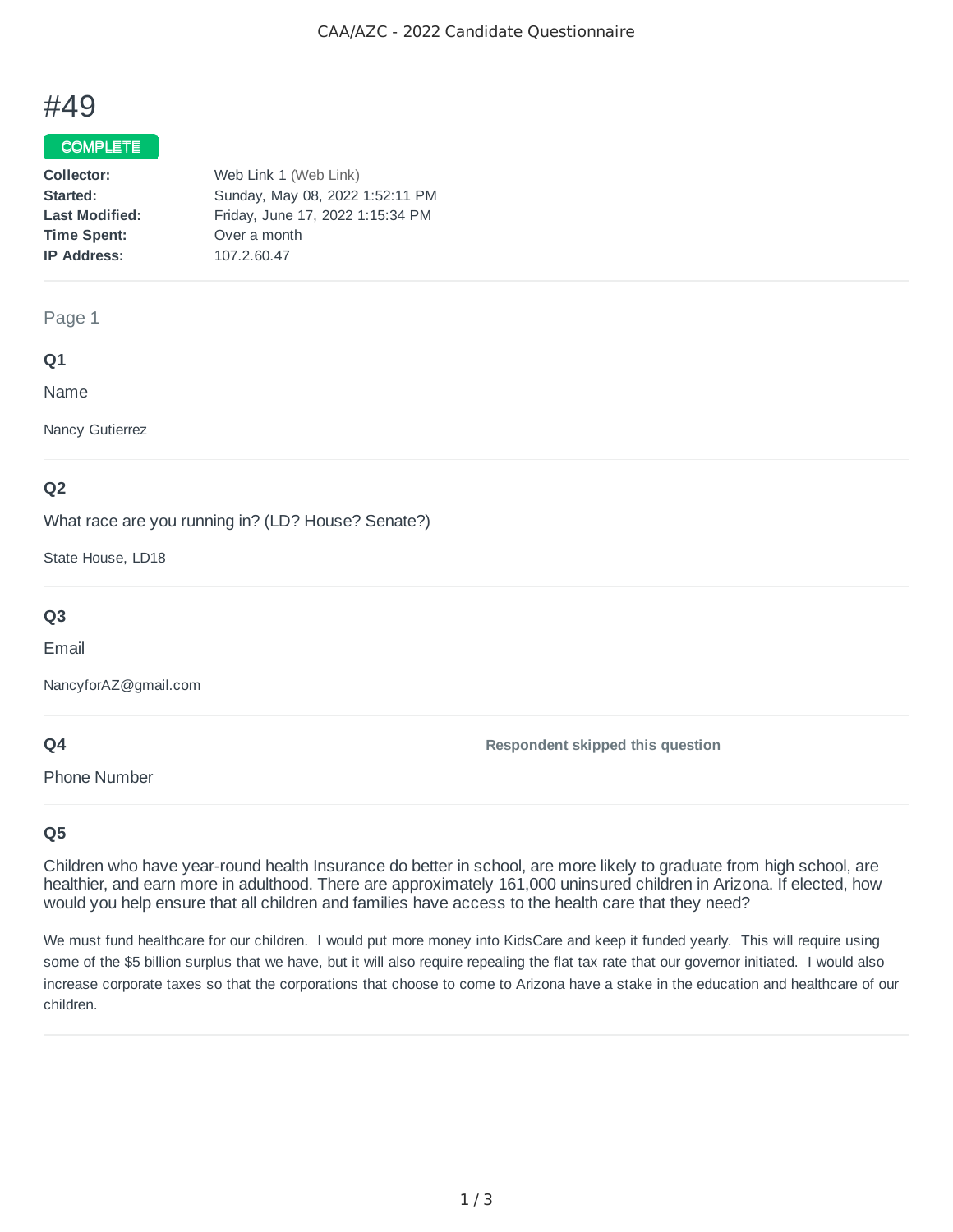## **Q6**

We know that a child's earliest years, birth to age 8, are the most important for the development of their brains. Highquality early childhood experiences can enhance that development. How can the state take a role in helping parents give their children the best start in life?

Arizona should provide preschool for every child ages three to four years old. We know that this will dramatically improve their success in kindergarten and the high school graduation rates. We can also provide more information to parents about how they can help their young children succeed. Parents want the best for their children, but sometimes they don't know how they can help. This is another reason to increase health insurance coverage. Pediatricians can be a wonderful source of information for families. If our children are going to regular check ups, there is an opportunity for other information to be given.

## **Q7**

Many families in Arizona are struggling. Housing is becoming increasingly unaffordable, nearly one in four children live in poverty, and resources that used to be available to help families are no longer there. Research shows that when access to safety net resources are low, foster care populations are high. What is your plan to help children and families get the resources and services they need to keep them out of the child welfare system?

I believe that kinship foster families should get the same amount of assistance each month as any other foster care family. Arizona must step up and provide money in the budget for children. This includes health care, foster care and education. We need to provide help for youth living in extended foster care. The bottom line is that the time is now to make children a priority in our state.

#### **Q8**

Arizona has been among the bottom states in per pupil K-12 funding for the past decade which has resulted in severe challenges including teacher shortages, crowded classrooms, and insufficient student support services. How will you ensure that students in every neighborhood have access to quality, well-funded education in Arizona

I am running as a public high school teacher. I began my career in elementary school in Arizona in 1994. I am passionate about public education and believe that every child is entitled to equitable and quality education. I will work to stop vouchers in our state from giving public money to private and charter schools. I will work to fully fund our public education system. The party in charge has been systematically privatising our schools and that has to stop.

#### **Q9**

Arizona's elected leaders have created a tax code that is upside down and regressive– meaning that those with low incomes pay a much higher share of their income in taxes compared to Arizona's highest income earners. If elected, what will you do to make sure that wealthy and corporations pay their share of taxes?

I absolutely disagree with a flat tax rate. The people who make the least should not pay the most in taxes, rather it needs to be reversed. Coroporations in our state must become partners with us and pay their fair share of taxes in order to provide great schools that will lead to well rounded employees to these corporations.